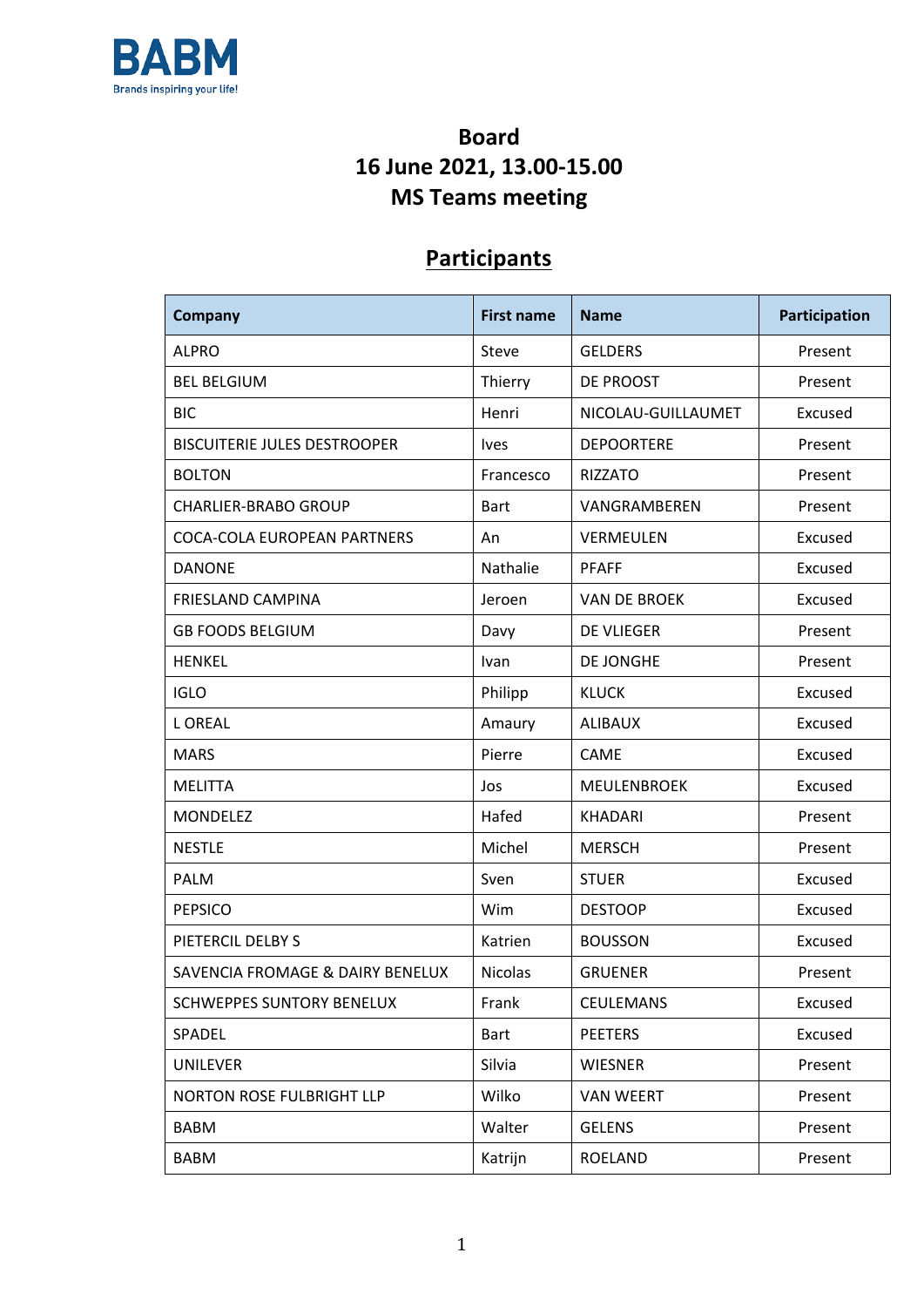

## **Report**

| Agenda item                                                                            | <b>Decision</b>                                                                                                                                                                                                                                                                                                                                                                                                                                                                                                                                                                                                                                                                                                                                                                                                                                                                                                                                                                                                                                         |
|----------------------------------------------------------------------------------------|---------------------------------------------------------------------------------------------------------------------------------------------------------------------------------------------------------------------------------------------------------------------------------------------------------------------------------------------------------------------------------------------------------------------------------------------------------------------------------------------------------------------------------------------------------------------------------------------------------------------------------------------------------------------------------------------------------------------------------------------------------------------------------------------------------------------------------------------------------------------------------------------------------------------------------------------------------------------------------------------------------------------------------------------------------|
| <b>Welcome and</b><br>antitrust caution                                                | President Ives Depoortere reads the antitrust caution and draws the participants'<br>attention to the BABM meeting guidelines. Both antitrust caution and meeting<br>guidelines (see annex 1) have been distributed to all participants. It is very important<br>that members understand and abide with the antitrust recommendations during their<br>discussions.<br>External legal counsel Wilko van Weert, Norton Rose Fulbright LLP, is present in the<br>meeting to provide guidance and ensure compliance.                                                                                                                                                                                                                                                                                                                                                                                                                                                                                                                                        |
|                                                                                        | For an introduction to the topics discussed below, see presentation in annex 2.                                                                                                                                                                                                                                                                                                                                                                                                                                                                                                                                                                                                                                                                                                                                                                                                                                                                                                                                                                         |
| 1 AIM strategy 21-25<br>& legal approach<br><b>European Retail</b><br><b>Alliances</b> | Michelle Gibbons, CEO of AIM, the European Brands Association, presents the<br>strategic framework 2021-2025. The strategy was approved by the AIM Board in<br>March and takes into account the input received from a member survey.<br>Sustainability is at the core of everything AIM does, both from an economic and<br>ecologic perspective. There is even more focus on the protection and level playing<br>field for brands in the digital world vs the previous plan. Furthermore, fair trading<br>principles and IP protection remain important pillars of AIM's work.<br>One of the key principles for AIM to protect brands is 'fairness for all'. Fair business<br>practices should apply to all players in the chain, and they can concern B2B trading<br>practices, the dual role of the retailers as client and competitor, market concentration<br>and European Retail Alliances.<br>Michelle summarises the work that has been done on retail alliances since the Board<br>of October 2019 decided to actively approach EU authorities. |
| 2 Report 03/03/2021                                                                    | Report on action points and approval<br>No remarks.<br><b>Decision</b><br>The report is approved.                                                                                                                                                                                                                                                                                                                                                                                                                                                                                                                                                                                                                                                                                                                                                                                                                                                                                                                                                       |
| 3 Impact of Covid-19<br>on branded CP<br>business                                      | HR meeting 31/03: debrief<br>BABM held a second meeting with members' HR directors on 31/03, where<br>participants exchanged ideas and best practices on how to maintain employee<br>motivation and engagement during the pandemic. We also reflected on what the<br>future of work would look like and how companies would shape this new reality.<br>The report of this meeting is available on the memberzone of our website.<br>Members find these meetings very interesting and useful. We will plan another<br>session after the summer to take stock of the implications of Covid on HR at that<br>moment in time.<br>Meetings autumn: format<br>In its meeting in March, the Board decided to maintain a digital format for all<br>meetings until end of August. The Board now discusses if it can establish guidelines<br>for BABM meetings as of September.                                                                                                                                                                                   |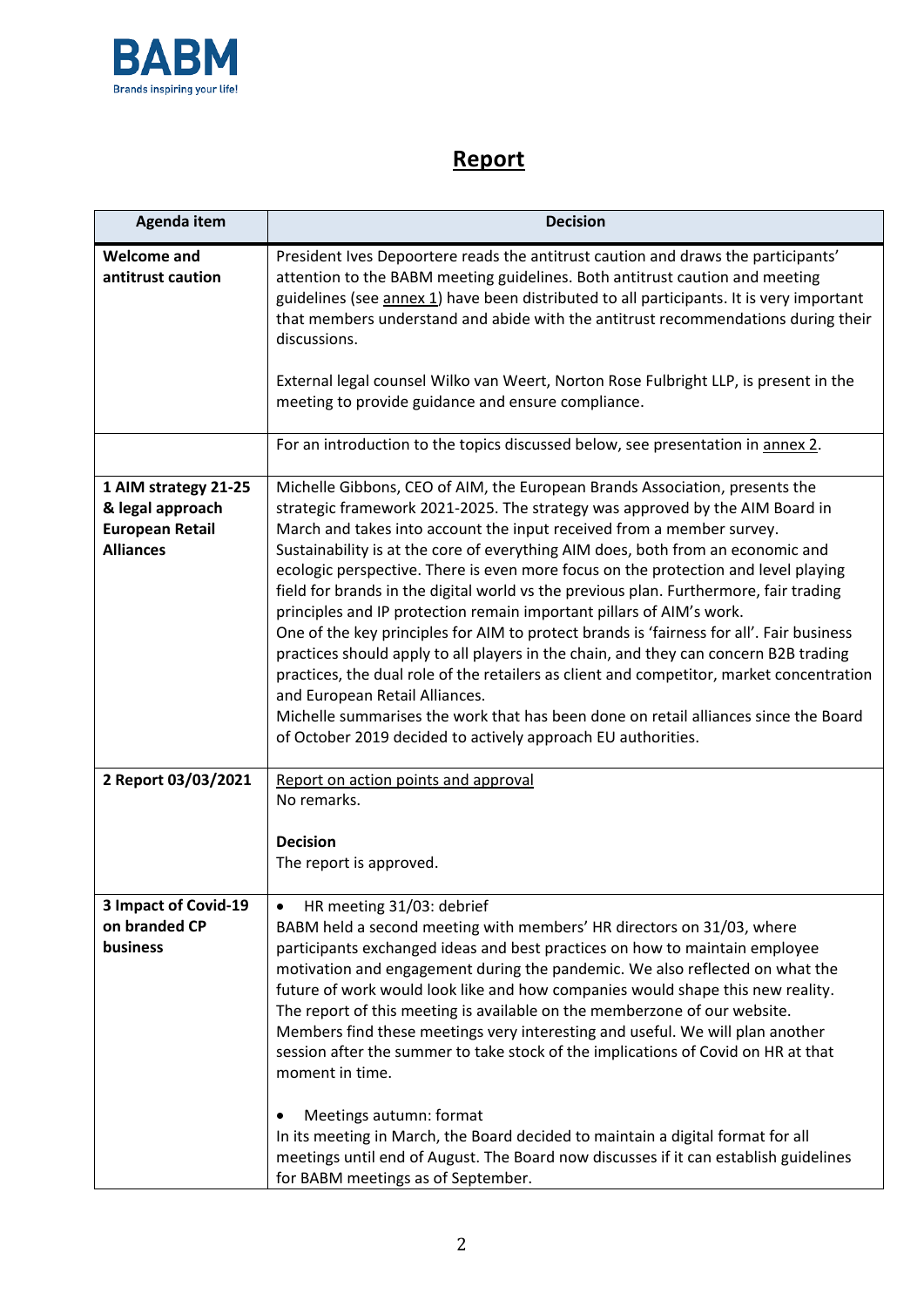

|                                                                | Board members inform on their current company policies on external meetings and<br>related health precautions, and come to the conclusion that it is too early to give<br>general recommendations now for meetings scheduled in autumn.<br><b>Decision</b><br>The Board recommends to check the covid situation and national guidelines in<br>September before making a recommendation on BABM meeting formats. In any case,<br>we should offer the possibility of hybrid meetings to accommodate those members<br>not being able to attend physical meetings.<br>Also, BABM will have to provide a hygiene protocol to members attending its<br>meetings.<br>To do<br>Secretariat to make assessment on meeting format in September.<br>Secretariat to provide hygiene protocol for physical meetings.                                                                                                                                                                                                                                                                                                                                                                                                                                                                                                                                                                                                                                                                                                                                                                                                                                                                                                                                                                                                                                                                                                                                                                                                                                                                                                                                                                                        |
|----------------------------------------------------------------|------------------------------------------------------------------------------------------------------------------------------------------------------------------------------------------------------------------------------------------------------------------------------------------------------------------------------------------------------------------------------------------------------------------------------------------------------------------------------------------------------------------------------------------------------------------------------------------------------------------------------------------------------------------------------------------------------------------------------------------------------------------------------------------------------------------------------------------------------------------------------------------------------------------------------------------------------------------------------------------------------------------------------------------------------------------------------------------------------------------------------------------------------------------------------------------------------------------------------------------------------------------------------------------------------------------------------------------------------------------------------------------------------------------------------------------------------------------------------------------------------------------------------------------------------------------------------------------------------------------------------------------------------------------------------------------------------------------------------------------------------------------------------------------------------------------------------------------------------------------------------------------------------------------------------------------------------------------------------------------------------------------------------------------------------------------------------------------------------------------------------------------------------------------------------------------------|
| 4 Ensure a fair trading<br>climate & protect our<br>brands and | Carrefour-Provera: decision BCA & next steps<br>The BCA in early May communicated its decision in the Carrefour-Provera case, in<br>which they state that Carrefour's new negotiating policy addresses the competition                                                                                                                                                                                                                                                                                                                                                                                                                                                                                                                                                                                                                                                                                                                                                                                                                                                                                                                                                                                                                                                                                                                                                                                                                                                                                                                                                                                                                                                                                                                                                                                                                                                                                                                                                                                                                                                                                                                                                                         |
| manufacturers                                                  | concerns as set out in the BCA's questionnaire to suppliers. BABM regrets this<br>decision, as it addresses only one aspect of the issues we see with the alliance (the<br>exchange of information). The creation of Inderdis as a separate entity that serves as<br>a Chinese wall will not change much in practice, in terms of processes and personnel.<br>The BCA mentioned that a (small) majority of suppliers expressed satisfaction that the<br>revised structure will address the competition concerns identified by the BCA, making<br>it harder for us to challenge it. It is now up to suppliers to monitor if Carrefour<br>complies with its own structure. Suppliers should also beware of any other negative<br>effects on competition.<br>To be able to report issues to the BCA, BABM will set up a regular tracker to identify<br>situations where the Alliance is not complying with its own commitments and any<br>anti-competitive effects from actions by the Alliance.<br>Carrefour has been submitting its 2021 contracts to suppliers in a 'take it or leave it'<br>approach, i.e. requesting to sign without modifications. In an email sent on 21/04,<br>BABM has provided guidance on how to approach this. Members that encounter<br>specific issues, are advised to mention them to Walter who acts as ombudsman.<br>BCA policy priorities 2021: approach BABM<br>$\bullet$<br>When publishing its policy priorities for 2021 in March, the BCA stated that suppliers<br>are responsible for higher consumer prices in Belgium vs neighbouring countries, as<br>they are for price increases during Covid.<br><b>Decision</b><br>The Board thinks it is useful for BABM to meet with the BCA and explain again the<br>trade relations between suppliers and their retail clients/competitors, and the way in<br>which retailer strategy impacts consumer prices of both brands and PL.<br>It would be good to meet the new president of the BCA once he or she is in function,<br>but so far there has been no announcement on the successor for Jacques<br>Steenbergen as president of the BCA, nor of general prosecutor Veronique Thirion for<br>that matter. |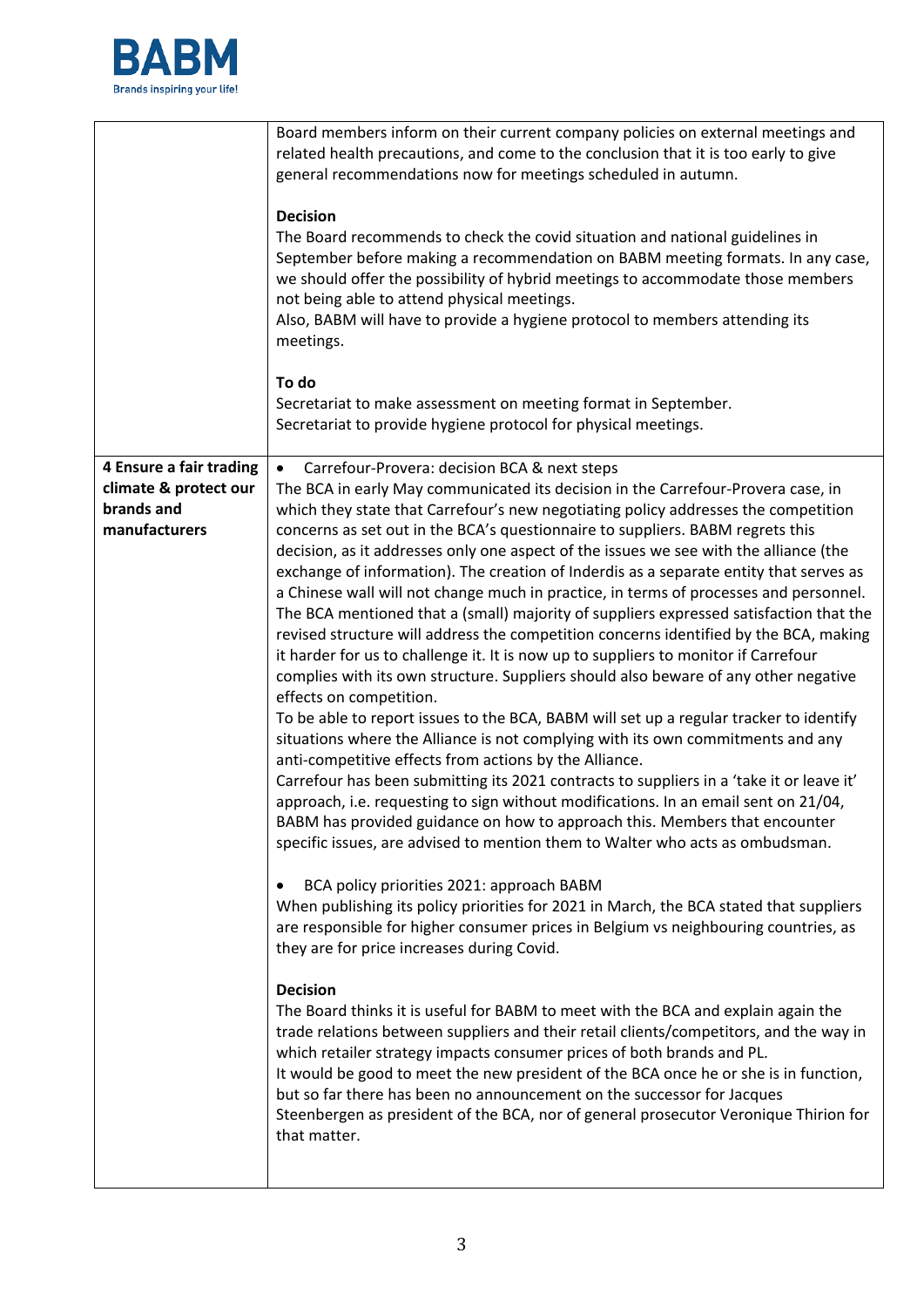

|                                                | To do                                                                                                                                                                                                                                                                                                                                                                                                                                                                                                                                                                                                                                                                                                                                                                                                                                                                                                                                                                                          |  |  |
|------------------------------------------------|------------------------------------------------------------------------------------------------------------------------------------------------------------------------------------------------------------------------------------------------------------------------------------------------------------------------------------------------------------------------------------------------------------------------------------------------------------------------------------------------------------------------------------------------------------------------------------------------------------------------------------------------------------------------------------------------------------------------------------------------------------------------------------------------------------------------------------------------------------------------------------------------------------------------------------------------------------------------------------------------|--|--|
|                                                | Since the nomination process seems to be ongoing, BABM will request an<br>appointment, as soon as the new President is announced.                                                                                                                                                                                                                                                                                                                                                                                                                                                                                                                                                                                                                                                                                                                                                                                                                                                              |  |  |
|                                                | Lidl margin claims: legal analysis<br>$\bullet$<br>Several members have mentioned that Lidl has sent invoices to compensate for lost<br>margins. The reason Lidl gives, mostly in oral discussions, is that they align their prices<br>to those of A. Heijn. Wilko explains that Lidl cannot make such requests if this is not<br>part of a written agreement. Moreover, such a practice could be a breach of<br>competition law on the part of the supplier and Lidl. It is indeed prohibited to<br>cooperate with a scheme that allows customers to align their downstream prices<br>(hub-and-spoke cartel).<br>In a mail sent out to members on 10/06, BABM has advised members to always<br>contest in writing (deductions from invoices are also not allowed and should also be<br>objected to). If Lidl persists, suppliers may deter Lidl by mentioning that they will<br>consult with the BCA about the legality of the request.                                                       |  |  |
|                                                | EU UTP Directive - transposition Belgium: update<br>Walter provides an update on the BABM-Fevia-Agrofront approach regarding the UTP<br>legislation to be transposed in Belgian law. In the chain consultation, there was<br>limited consensus due to the refusal of Comeos to let go of the threshold for large<br>companies, as mentioned in the European Directive. Our position as suppliers is that<br>fairness should apply to all companies, no matter their size, and therefore we<br>advocated for abolishing the threshold. Due to heavy lobbying by Comeos, it currently<br>looks like the Belgian government will maintain the threshold, with a possible<br>exception for agricultural cooperatives. The next step is the approval by the Council of<br>Ministers. We are currently checking our legal options with Fevia and the Agrofront.<br>It is unclear whether the threshold of 350mio in the proposal applies to the<br>companies' turnover at Belgian or European level. |  |  |
|                                                | Update: Government plans are not consistent and may be discriminatory in their<br>effect. The government proposed to replace the set of inter-related thresholds by a<br>single threshold of EUR 350 mio, which undermines the single-market approach and<br>would be contrary to EU legal obligations. There seems to be confusion, even within<br>government circles whether the threshold refers to worldwide or Belgian turnover.<br>Walter and Wilko, together with Fevia have worked with administrative law specialists<br>at the law firm Lydian to challenge the proposal, which is now at the stage of the<br>Conseil d'Etat and to get further clarification.                                                                                                                                                                                                                                                                                                                       |  |  |
|                                                | To do<br>BABM to continue to follow and influence the process in the current and next phases<br>of the legislative process, jointly with Fevia.                                                                                                                                                                                                                                                                                                                                                                                                                                                                                                                                                                                                                                                                                                                                                                                                                                                |  |  |
| 5 Communication &<br>stakeholder<br>management | Contacts Nielsen & IRI: update<br>$\bullet$<br>BABM recently contacted IRI Belgium and France to investigate whether IRI could<br>make an entry in the Belgian market. Given the bad quality of Nielsen data and<br>services and the absence of a challenger to its monopoly, another player would be a<br>welcome alternative. IRI will make a proposal to bridge the current gap in HD data<br>(Aldi, Lidl and Action). This file is managed in collaboration with the UBA panels<br>workgroup, where both retailers and suppliers are represented.                                                                                                                                                                                                                                                                                                                                                                                                                                          |  |  |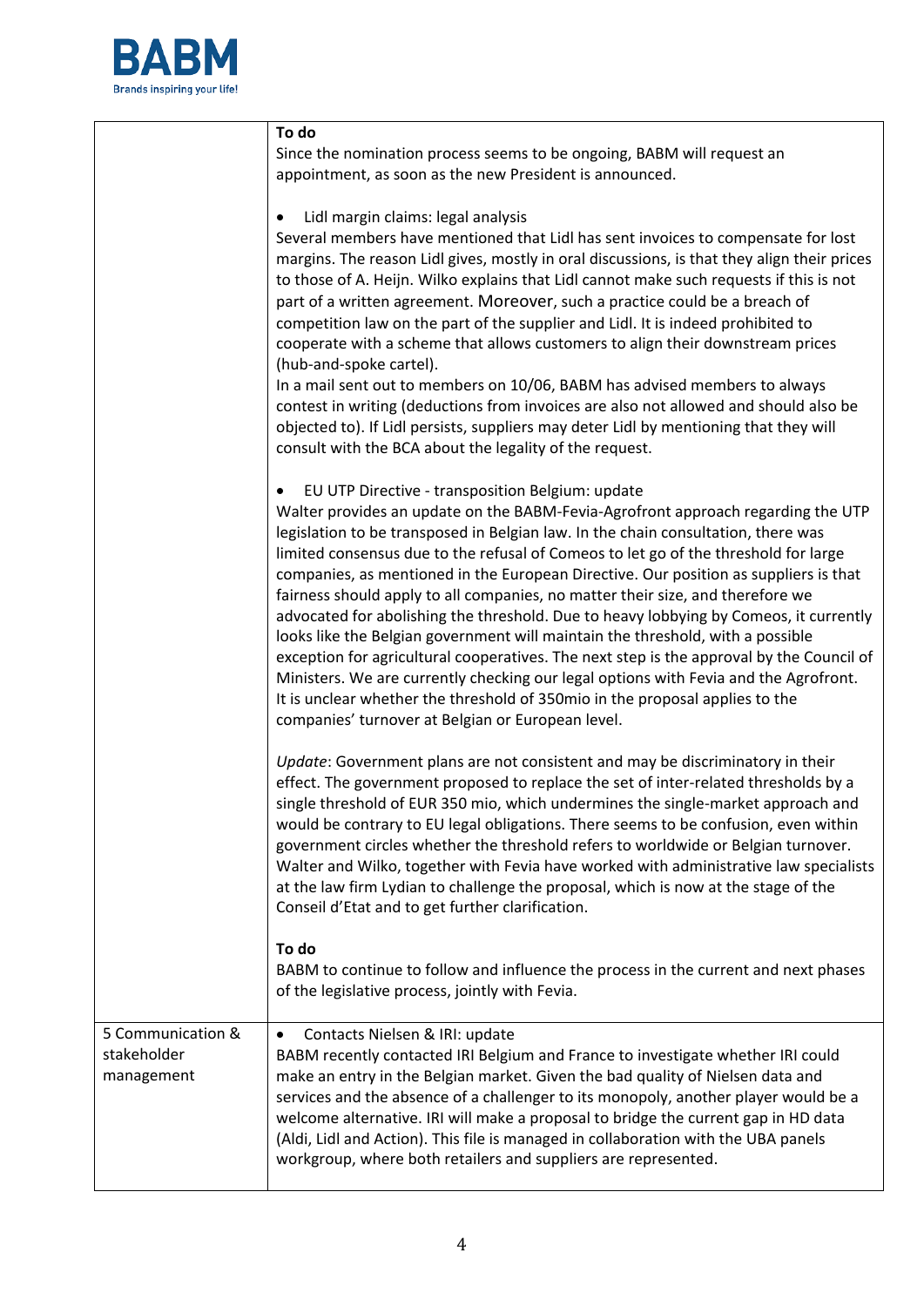

|                                                                  | SoMe: evaluation test Twitter & recommendation roll-out<br>Since the start of our increased efforts on LinkedIn in December, the BABM account<br>has nearly doubled in followers. Particularly posts on BABM events and new members<br>work well. This will be continued.<br>At the request of the Direction Committee, we started a test on Twitter in May. We<br>will invite our members to follow us on Twitter to create more interaction. We will<br>also do a daily monitoring to gain more visibility on files that are important to us (UTP,<br>cross-border shopping).                                                                                                                                                                                                                                                                                                                                                                                                     |
|------------------------------------------------------------------|-------------------------------------------------------------------------------------------------------------------------------------------------------------------------------------------------------------------------------------------------------------------------------------------------------------------------------------------------------------------------------------------------------------------------------------------------------------------------------------------------------------------------------------------------------------------------------------------------------------------------------------------------------------------------------------------------------------------------------------------------------------------------------------------------------------------------------------------------------------------------------------------------------------------------------------------------------------------------------------|
| 6 Promote<br>collaborative &<br>synergetic customer<br>relations | Commercial Committee: president & independent advisor: proposed way forward<br>$\bullet$<br>Walter informs that, following the departure of Philip Tanghe as President of the<br>Commercial Committee, no candidate successor was found within the group of<br>SteerCo. We therefore launched a call for candidates at the Commercial Committee<br>on 22/04 and received an application from Ivan Gallemaert, GB Foods. At its meeting<br>on 27/05, the SteerCo unanimously accepted. Since then, Ivan has had 1-on-1 calls<br>with SteerCo members to evaluate the current way of working and provide input for<br>future activities and focal points. The summary of these sessions will be discussed by<br>the SteerCo on 22/06.<br>Given that we now have a President for the Commercial Committee, who will be the<br>'face' of the group, and admin support provided by the secretariat, the SteerCo feels<br>there is no need for an independent advisor.<br><b>Decision</b> |
|                                                                  | The Board approves the proposed setup and way of working of the Commercial<br>Committee President, SteerCo and secretariat. It would be useful to invite Ivan to our<br>next Board meeting to hear his vision and objectives for the commercial Committee.<br>To do                                                                                                                                                                                                                                                                                                                                                                                                                                                                                                                                                                                                                                                                                                                 |
|                                                                  | Walter to invite Ivan Gallemaert to the Board of 01/12.                                                                                                                                                                                                                                                                                                                                                                                                                                                                                                                                                                                                                                                                                                                                                                                                                                                                                                                             |
|                                                                  | Meeting calendar 2021: update<br><b>Upcoming Commercial Committee meetings:</b><br>24 June: Peter Bossaert, Belgian Football Association (livestream from KV Mechelen)<br>16 Sept: Makro - Vincent Nolf<br>18 Nov: Carrefour - Cédric Ammann                                                                                                                                                                                                                                                                                                                                                                                                                                                                                                                                                                                                                                                                                                                                        |
|                                                                  | Webinar 'Impact of covid on prices & promos' 09/06: debrief<br>During his presentation on 09/06, Dirk Vanderveken (Shopperware) gave an update<br>on consumer prices in Belgium vs The Netherlands and France, as well as the impact<br>of covid on promotions in Belgium. In 2021, prices for national brands are aligned<br>between Belgium and the Netherlands, but the price gap for national brands with<br>France increases to 23%. The HILO strategy of the Ahold Delhaize group leads a strong<br>increase of the volume sold under promotion. The full report is available on the<br>memberzone of our website.                                                                                                                                                                                                                                                                                                                                                            |
|                                                                  | Retail network event 20/10: update<br>This event, twice postponed due to covid, will now be combined with the General<br>Assembly on 20/10.<br>The theme is 'Let's reconnect' as we want it to be the first big network event for<br>retailers and suppliers coming out of the pandemic. The event team of the<br>Commercial SteerCo is developing the a covid-proof programme with HL event.                                                                                                                                                                                                                                                                                                                                                                                                                                                                                                                                                                                       |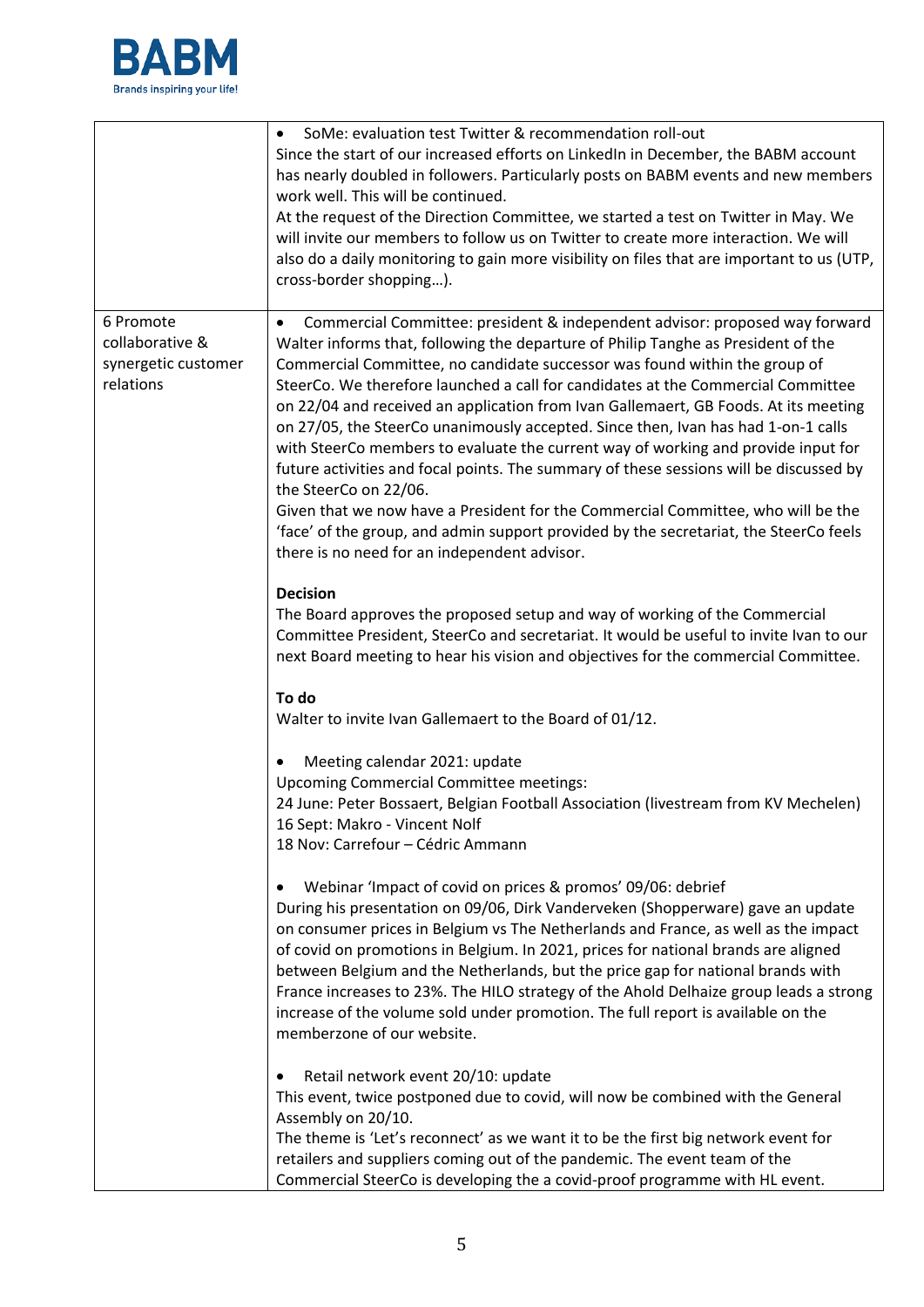

| 7 Inspire brands to  | Coupon folder 2021: update & next edition<br>$\bullet$                                   |
|----------------------|------------------------------------------------------------------------------------------|
| innovate through new | The current edition was launched in week 13, with 42 coupons/pages, an all-time          |
| channels and         | high. It received positive reactions so far and global redemption figures are very good. |
| experiences          | The full evaluation including effectiveness study by GfK will be completed by August.    |
|                      | Following requests by some members, we launched a call for participants for an extra     |
|                      | edition in autumn, but did not receive enough replies to go ahead (we need a             |
|                      | minimum of 20 pages).                                                                    |
|                      |                                                                                          |
|                      | E-com barometer 2021: waves & workshop<br>٠                                              |
|                      | The January and March waves of the e-com barometer are available in the dashboard.       |
|                      | The wave being prepared now is for June; the next one is in October.                     |
|                      | Following a suggestion from the e-com working group, we requested an offer from          |
|                      | BeCommerce for data covering total e-com for Belgium, plus 6 categories. We will         |
|                      | check the offer with workgroup leader Julie Dierickx (Unilever).                         |
|                      |                                                                                          |
|                      | E-com webinar 21/03: debrief<br>٠                                                        |
|                      | Next to Bol.com and CloudShops, we had a presentation by Free Your Time, the D2C         |
|                      | multi-brand platform initiated by Nestlé. They are now discussing with 6 potential       |
|                      | partners on the legal and compliance framework and NDAs will be signed shortly.          |
| 8 Create efficient & | Supply Chain meeting 12/03: debrief                                                      |
| future driven supply | ٠<br>Katrijn debriefs on the last meeting of the Supply Chain workgroup, where we had a  |
| chains               | presentation of CULT (Collaborative Urban Logistics and Transport). Since then, both     |
|                      | Danone and JDE have joined this project. At the next meeting on 28/09, we will have      |
|                      | Dirk D'Haeseleer, Supply Chain Director at Aldi, as guest speaker.                       |
|                      | At the request of the group, we conducted a benchmark survey for members on              |
|                      | retail-supply relations in the supply chain. The survey got 46 responses (out of a total |
|                      | of 92 members). Aggregated results have been sent to the participants. The group will    |
|                      | discuss possible follow-up by BABM in September.                                         |
|                      |                                                                                          |
|                      | GS1 Data Quality programme: update<br>٠                                                  |
|                      | We had a call on 26/04 with BABM and suppliers to prepare the GS1 Board of 28/04.        |
|                      | During the meeting, BABM and suppliers requested regular detailed updates on             |
|                      | retailer onboarding to GDSN. For suppliers, it is important that GDSN is the sole        |
|                      | platform for trusted data, before adding additional data to the data model.              |
|                      | The new GS1 president is Wouter Schaekers, P&G. Vice-presidents are Marc Henkens,        |
|                      | Hubo and Vincent De Hertogh, Delhaize. In a 1-on-1 call with the new president, we       |
|                      | provided following input from BABM: we need more retailers taking all data directly      |
|                      | from GDSN and a better information flow and interaction between the GS1 Board and        |
|                      | the working groups so that companies are aware of GS1 files at every level.              |
|                      | <b>Decision</b>                                                                          |
|                      | The Board agrees to invite Wouter Schaekers to its meeting on 01/12 to present the       |
|                      | GS1 strategy and priorities for the coming months.                                       |
|                      |                                                                                          |
|                      | To do                                                                                    |
|                      | Katrijn to invite Wouter Schaekers to the Board of 01/12.                                |
|                      |                                                                                          |
|                      |                                                                                          |
|                      |                                                                                          |